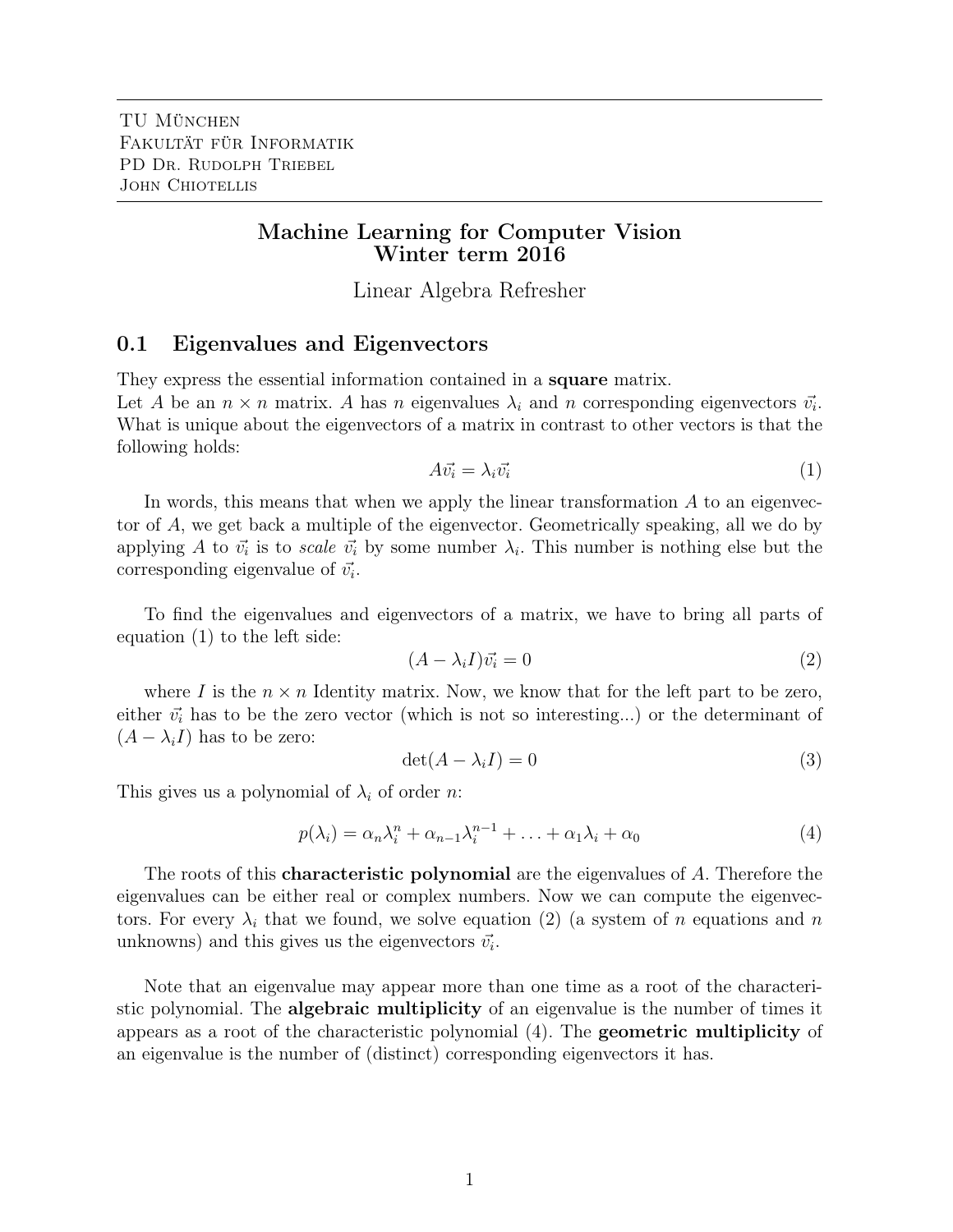#### 0.2 Eigendecomposition

Eigendecomposition is the rewriting of  $A$  as a product (factorization) of matrices of the eigenvectors and eigenvalues:

$$
A = V\Lambda V^{-1} \tag{5}
$$

where V is a matrix with the eigenvectors  $\vec{v_i}$  stacked as columns:

$$
V = \begin{bmatrix} \vec{v_1} & \vec{v_2} & \dots & \vec{v_n} \end{bmatrix} \tag{6}
$$

and  $\Lambda$  is a diagonal matrix with the eigenvalues in corresponding order:

$$
\Lambda = \begin{bmatrix} \lambda_1 & 0 & \dots & 0 \\ 0 & \lambda_2 & \dots & 0 \\ \vdots & \vdots & \ddots & 0 \\ 0 & \dots & 0 & \lambda_n \end{bmatrix}
$$
 (7)

In order for A to be "eigendecomposable", it has to be square and *diagonalizable*.

## 0.3 Matrix Properties Definitions

Having said something about eigenvalues and eigenvectors, it is useful to have the following definitions for matrices:

**Diagonalizable** A square matrix A is *diagonalizable* when the algebraic and geometric multiplicities of each eigenvalue of A coincide.

**Invertible or Non-singular** A square matrix  $\vec{A}$  is *invertible* when it has full rank:  $rank(A) = n$  or equivalently when its determinant is non-zero:  $det(A) \neq 0$ .

**Normal** A square matrix A is *normal* if  $AA^* = A^*A$ , where  $A^*$  is the conjugate transpose of A.

Unitary A square matrix  $\tilde{A}$  is *unitary* if it is normal and also the product with the conjugate transpose gives the Identity:  $AA^* = A^*A = I$ . In other words the conjugate transpose is also the inverse:  $A^* = A^{-1}$ .

**Orthogonal** A square matrix A is *orthogonal* if it is unitary and real:  $AA^T = A^T A$ I. (It is unfortunate that the name of these matrices is not orthonormal.)

Hermitian or Self-adjoint A square matrix A is hermitian if  $A = A^*$ .

**Symmetric** A square matrix A is *symmetric* if  $A = A<sup>T</sup>$ , namely hermitian and real.

**Skew-Hermitian** A square matrix A is skew-hermitian if  $A^* = -A$ .

**Skew-Symmetric** A square matrix A is skew-symmetric if  $A^T = -A$ .